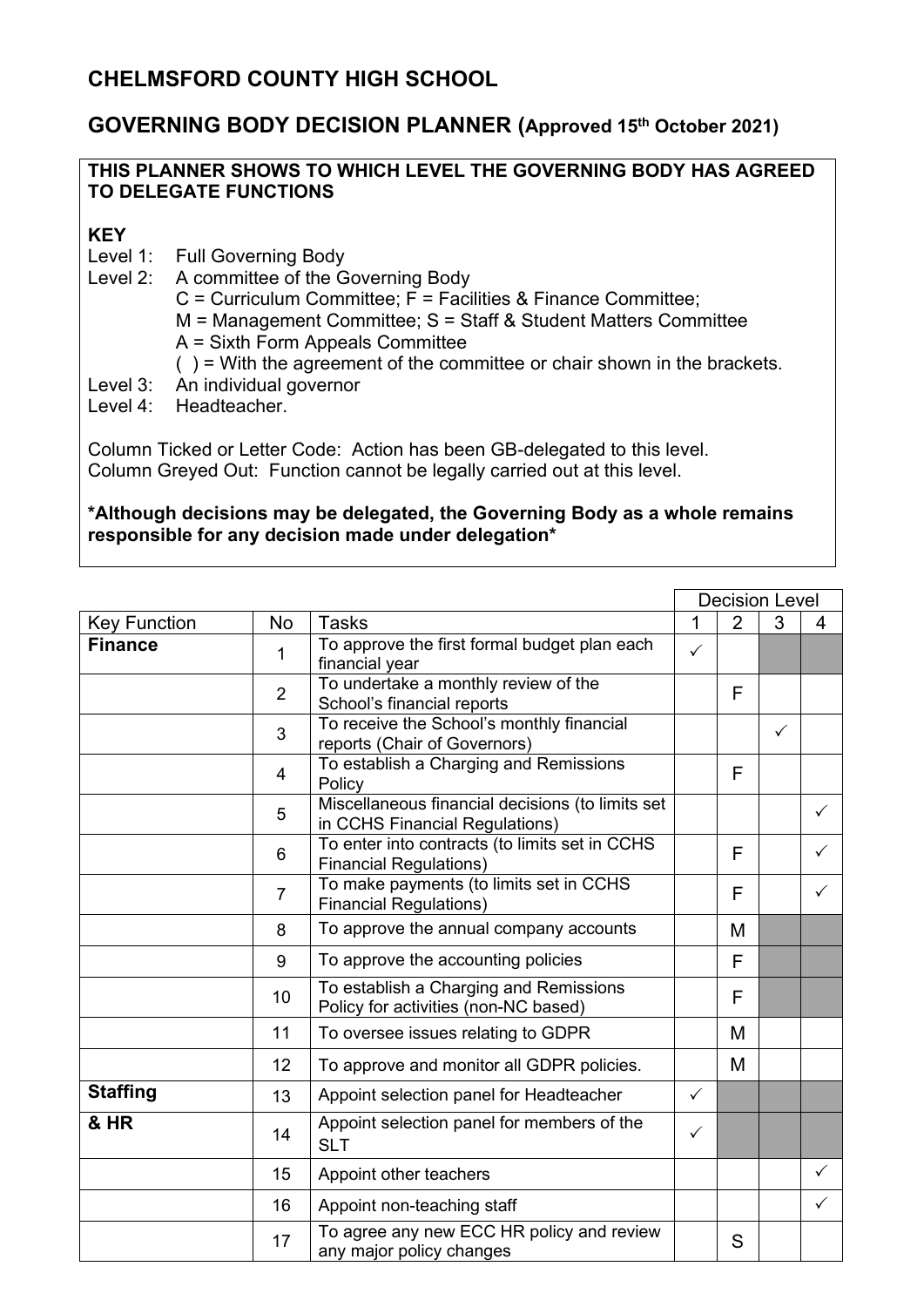|                                         | 18 | To ensure all School HR policies are kept in<br>line with current ECC model policies                                                                                                             |              |              |              | $\checkmark$ |
|-----------------------------------------|----|--------------------------------------------------------------------------------------------------------------------------------------------------------------------------------------------------|--------------|--------------|--------------|--------------|
|                                         | 19 | Agree the annual cost of living pay rise                                                                                                                                                         |              | M            |              |              |
|                                         | 20 | Agree a Pay Policy                                                                                                                                                                               |              | S            |              |              |
|                                         | 21 | Pay discretions                                                                                                                                                                                  |              | S            |              |              |
|                                         | 22 | Establishing disciplinary/capability procedures                                                                                                                                                  |              | S            |              |              |
|                                         | 23 | Suspending Head (Chair of Governors)                                                                                                                                                             |              | (M)          | $\checkmark$ |              |
|                                         | 24 | Ending suspension of Head                                                                                                                                                                        | $\checkmark$ |              |              |              |
|                                         | 25 | <b>Dismissal of Head</b>                                                                                                                                                                         | $\checkmark$ |              |              |              |
|                                         | 26 | Suspending staff (except Head)                                                                                                                                                                   |              |              | (S)          | ✓            |
|                                         | 27 | Ending suspension of staff (except Head)                                                                                                                                                         | $\checkmark$ | S            |              |              |
|                                         | 28 | Dismissal of other staff                                                                                                                                                                         |              |              | (S)          | $\checkmark$ |
|                                         | 29 | Determining staff complement                                                                                                                                                                     |              | S            |              |              |
|                                         | 30 | Determining dismissal payments/ early<br>retirement                                                                                                                                              |              | M            |              |              |
|                                         | 31 | Produce and maintain a central record of<br>recruitment and vetting checks                                                                                                                       |              |              |              | $\checkmark$ |
| <b>Curriculum</b>                       | 32 | To produce and implement a Curriculum<br>Policy                                                                                                                                                  |              |              |              | $\checkmark$ |
|                                         | 33 | To agree and monitor a Curriculum Policy                                                                                                                                                         |              | C            |              |              |
|                                         | 34 | Responsible for standards of teaching                                                                                                                                                            |              |              |              | $\checkmark$ |
|                                         | 35 | To decide which subject options should be<br>taught having regard to resources, and<br>implement provision for flexibility in the<br>curriculum (including activities outside the<br>school day) |              | C            |              |              |
|                                         | 36 | Responsibility for individual child's education                                                                                                                                                  |              |              |              | $\checkmark$ |
|                                         | 37 | To produce a Sex Education Policy                                                                                                                                                                |              |              |              | $\checkmark$ |
|                                         | 38 | To agree and monitor Sex Education Policy                                                                                                                                                        |              | $\mathsf{C}$ |              |              |
|                                         | 39 | To monitor political indoctrination and ensure<br>the balanced treatment of political issues                                                                                                     |              |              |              | $\checkmark$ |
|                                         | 40 | To prohibit political indoctrination and ensure                                                                                                                                                  | $\checkmark$ |              |              |              |
| <b>Safeguarding</b>                     |    | the balanced treatment of political issues<br>To establish a Child Protection Policy and                                                                                                         |              |              |              |              |
|                                         | 41 | relevant procedures.                                                                                                                                                                             |              |              |              | $\checkmark$ |
|                                         | 42 | To approve and review annually a Child<br>Protection Policy and relevant procedures                                                                                                              | $\checkmark$ |              |              |              |
| <b>Performance</b><br><b>Management</b> | 43 | To formulate a Performance Management<br>Policy                                                                                                                                                  |              |              |              | $\checkmark$ |
|                                         | 44 | To agree a Performance Management Policy                                                                                                                                                         |              | S            |              |              |
|                                         | 45 | To implement the Performance Management<br>Policy                                                                                                                                                |              |              |              | $\checkmark$ |
|                                         | 46 | To review annually the Performance<br><b>Management Policy</b>                                                                                                                                   |              | S            |              |              |
|                                         | 47 | To appoint a panel to carry out the appraisal<br>of the Headteacher                                                                                                                              | $\checkmark$ |              |              |              |
|                                         | 48 | To carry out annual appraisal of other<br>teachers                                                                                                                                               |              |              |              | $\checkmark$ |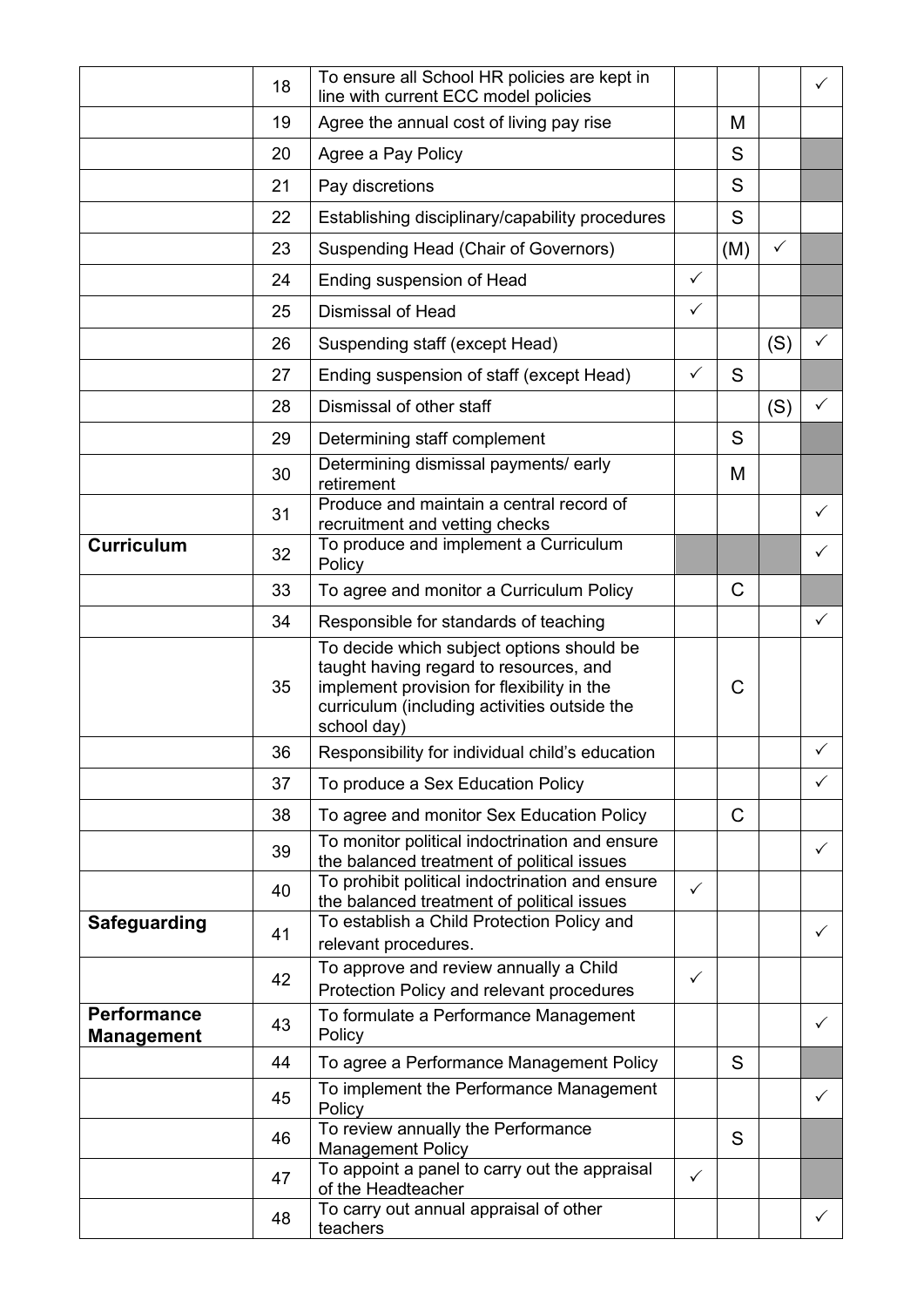| <b>Target Setting</b>                     | 49 | To monitor targets for pupil achievement                                                                                                                                                                                                                                                                                                         |              | M |              |
|-------------------------------------------|----|--------------------------------------------------------------------------------------------------------------------------------------------------------------------------------------------------------------------------------------------------------------------------------------------------------------------------------------------------|--------------|---|--------------|
| Discipline &<br><b>Exclusions</b>         | 50 | To draft the content of the School Behaviour<br>Policy and publicise it to staff, students and<br>parents                                                                                                                                                                                                                                        |              |   | ✓            |
|                                           | 51 | To approve and monitor the School<br><b>Behaviour Policy</b>                                                                                                                                                                                                                                                                                     |              | S |              |
|                                           | 52 | To review the use of exclusion and to decide<br>whether or not to confirm all permanent<br>exclusions and fixed term exclusions where<br>the pupil is either excluded for more than 15<br>days in total in a term or would lose the<br>opportunity to sit a public examination. (Can<br>be delegated to Chair/Vice Chair in cases of<br>urgency) |              | S |              |
|                                           | 53 | To direct reinstatement of excluded pupils<br>(Can be delegated to Chair/Vice Chair in<br>cases of urgency)                                                                                                                                                                                                                                      |              | S |              |
| <b>Admissions</b>                         | 54 | To consult annually before setting an<br>Admissions Policy, if required                                                                                                                                                                                                                                                                          |              | M |              |
|                                           | 55 | Admissions: Sixth Form application decisions                                                                                                                                                                                                                                                                                                     |              |   | $\checkmark$ |
|                                           | 56 | Admissions: Sixth Form appeal decisions                                                                                                                                                                                                                                                                                                          |              | A |              |
|                                           | 57 | To appeal against LA directions to admit<br>pupil(s)                                                                                                                                                                                                                                                                                             |              | A |              |
| <b>Religious</b><br><b>Education</b>      | 58 | Responsibility for ensuring provision of RE<br>meets statutory requirements                                                                                                                                                                                                                                                                      |              | C | ✓            |
| <b>Collective</b><br>Worship              | 59 | Make arrangements for collective worship in<br>line with statutory requirements                                                                                                                                                                                                                                                                  |              |   | ✓            |
| Inclusion &<br><b>Equality</b>            | 60 | To implement a Special Educational Needs<br>Policy.                                                                                                                                                                                                                                                                                              |              |   | ✓            |
|                                           | 61 | To approve and review a Special Educational<br>Needs Policy.                                                                                                                                                                                                                                                                                     |              | S |              |
|                                           | 62 | To establish and publish annually an 'Equality<br>information and objectives statement' and<br>review equality objectives every four years.                                                                                                                                                                                                      |              | S |              |
|                                           | 63 | To establish an Accessibility Plan and review<br>it every three years.                                                                                                                                                                                                                                                                           |              |   | ✓            |
| <b>Premises &amp;</b><br><b>Insurance</b> | 64 | To ensure a sufficient level of cover of<br>buildings insurance and personal liability                                                                                                                                                                                                                                                           |              | F |              |
|                                           | 65 | Developing school buildings strategy or<br>master plan (It is suggested that the GB as a<br>whole should undertake this decision)                                                                                                                                                                                                                | ✓            | F |              |
|                                           | 66 | Procuring and maintaining buildings, including<br>developing properly funded maintenance plan                                                                                                                                                                                                                                                    |              | F |              |
| <b>Health &amp; Safety</b>                | 67 | To ensure a Health and Safety Policy and<br>procedures are in place                                                                                                                                                                                                                                                                              | $\checkmark$ |   |              |
|                                           | 68 | To approve and review a Health & Safety<br>Policy                                                                                                                                                                                                                                                                                                |              | F |              |
|                                           | 69 | To ensure that health and safety regulations<br>are followed                                                                                                                                                                                                                                                                                     |              |   | $\checkmark$ |
| <b>School</b><br>Organisation             | 70 | To publish proposals to change category of<br>school                                                                                                                                                                                                                                                                                             | $\checkmark$ |   |              |
|                                           | 71 | To set the times of school sessions and the<br>dates of school terms and holidays                                                                                                                                                                                                                                                                | $\checkmark$ |   |              |
|                                           | 72 | To ensure that the school meets for 380<br>sessions in a school year                                                                                                                                                                                                                                                                             | ✓            |   |              |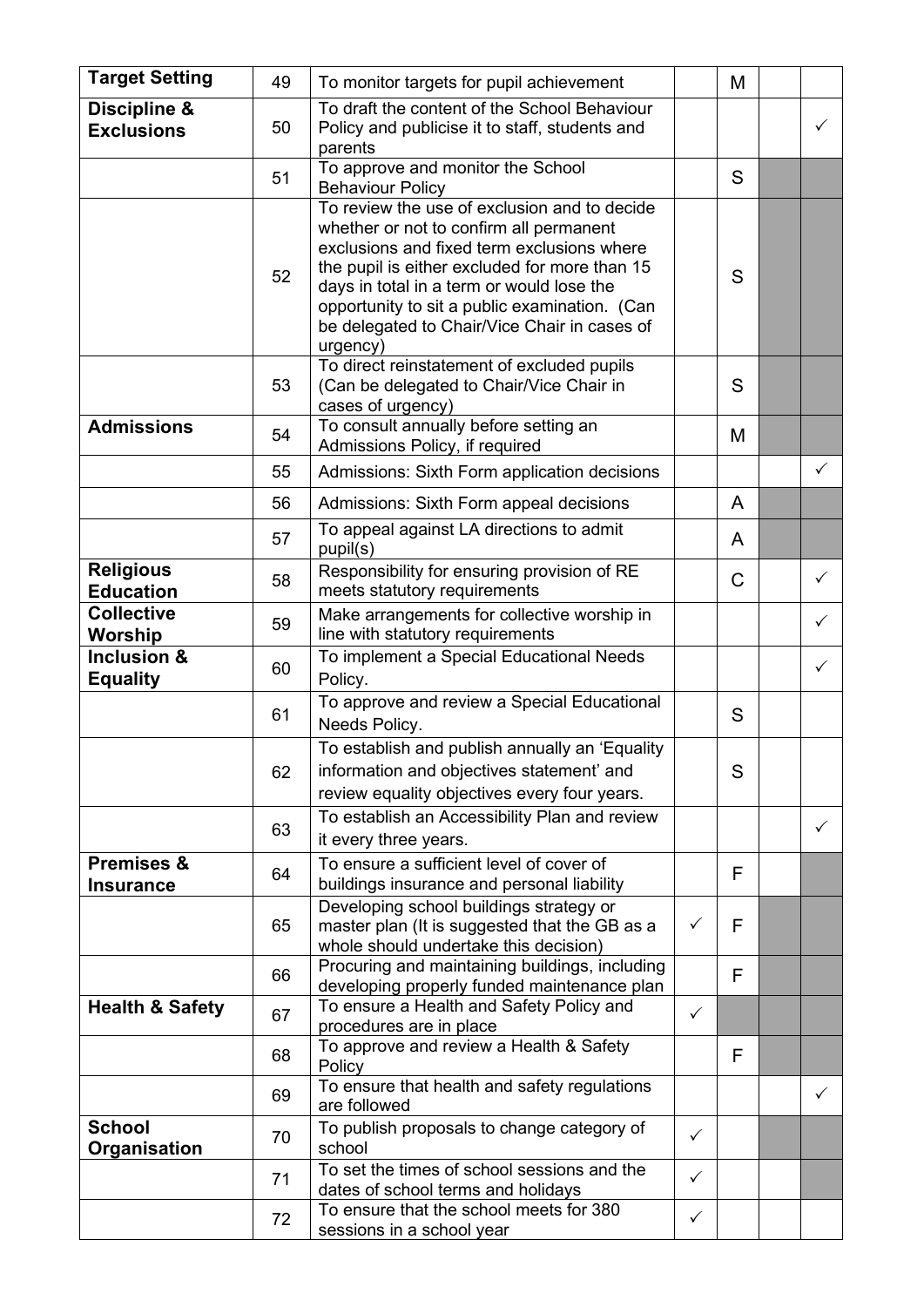|                                          | 73 | To ensure that school lunch nutritional<br>standards are met where provided by the<br>governing body.                                                |              |   | $\checkmark$ |
|------------------------------------------|----|------------------------------------------------------------------------------------------------------------------------------------------------------|--------------|---|--------------|
|                                          | 74 | To establish a Data Protection Policy                                                                                                                |              |   | $\checkmark$ |
|                                          | 75 | To approve a Data Protection Policy and<br>review it at least every two years.                                                                       |              | F |              |
|                                          | 76 | Maintain a register of pupil attendance                                                                                                              |              |   | $\checkmark$ |
| <b>Information For</b><br><b>Parents</b> | 77 | To prepare and publish the school prospectus                                                                                                         |              |   | ✓            |
|                                          | 78 | To ensure provision of free school meals to<br>those pupils meeting the criteria                                                                     |              |   | $\checkmark$ |
|                                          | 79 | Adoption and review of home-school<br>agreements                                                                                                     |              | S |              |
|                                          | 80 | To establish and publish a complaints<br>procedure                                                                                                   |              |   | $\checkmark$ |
|                                          | 81 | To approve a Complaints Procedure                                                                                                                    |              | M |              |
|                                          | 82 | To establish and publish a Freedom of<br>Information Scheme and ensure the school<br>complies with it.                                               |              |   | ✓            |
|                                          | 83 | To approve a Freedom of Information<br>Scheme                                                                                                        |              | М |              |
| <b>GB Procedures</b>                     | 84 | To ensure that the Articles of Association are<br>current and approved by DfE                                                                        |              | М |              |
|                                          | 85 | To appoint (and remove) the Chair and Vice<br>Chair of a permanent or a temporary<br>governing body                                                  | $\checkmark$ |   |              |
|                                          | 86 | To appoint and dismiss the Clerk to the<br>Governors                                                                                                 | $\checkmark$ |   |              |
|                                          | 87 | To hold a Full Governing Body meeting at<br>least three times in a school year or a<br>meeting of a temporary governing body as<br>often may require | $\checkmark$ |   |              |
|                                          | 88 | To appoint and remove nominated governors<br>(Management Committee = Academy<br>Members)                                                             |              | M |              |
|                                          | 89 | To set up a Register of Governors' Business<br>Interests                                                                                             | $\checkmark$ |   |              |
|                                          | 90 | To approve and set up a Governors<br>Expenses Scheme (in CCHS Financial<br>Regulations)                                                              |              | F |              |
|                                          | 91 | To discharge duties in respect of pupils with<br>special needs by appointing a "responsible<br>person"                                               |              | S |              |
|                                          | 92 | To consider whether or not to exercise<br>delegation of functions to individuals or<br>committees                                                    | $\checkmark$ |   |              |
|                                          | 93 | To regulate the GB procedures (where not set<br>out in law)                                                                                          | $\checkmark$ |   |              |
| <b>Federations</b>                       | 94 | To consider forming a federation or joining an<br>existing federation                                                                                | $\checkmark$ |   |              |
|                                          | 95 | To consider requests from other schools to<br>join the federation                                                                                    | $\checkmark$ |   |              |
|                                          | 96 | To leave a federation                                                                                                                                | $\checkmark$ |   |              |
| <b>Extended</b><br><b>Schools</b>        | 97 | To decide to offer additional activities and<br>what form these should take                                                                          | $\checkmark$ |   |              |
|                                          | 98 | To put into place any GB agreed additional<br>services provided                                                                                      |              |   | $\checkmark$ |